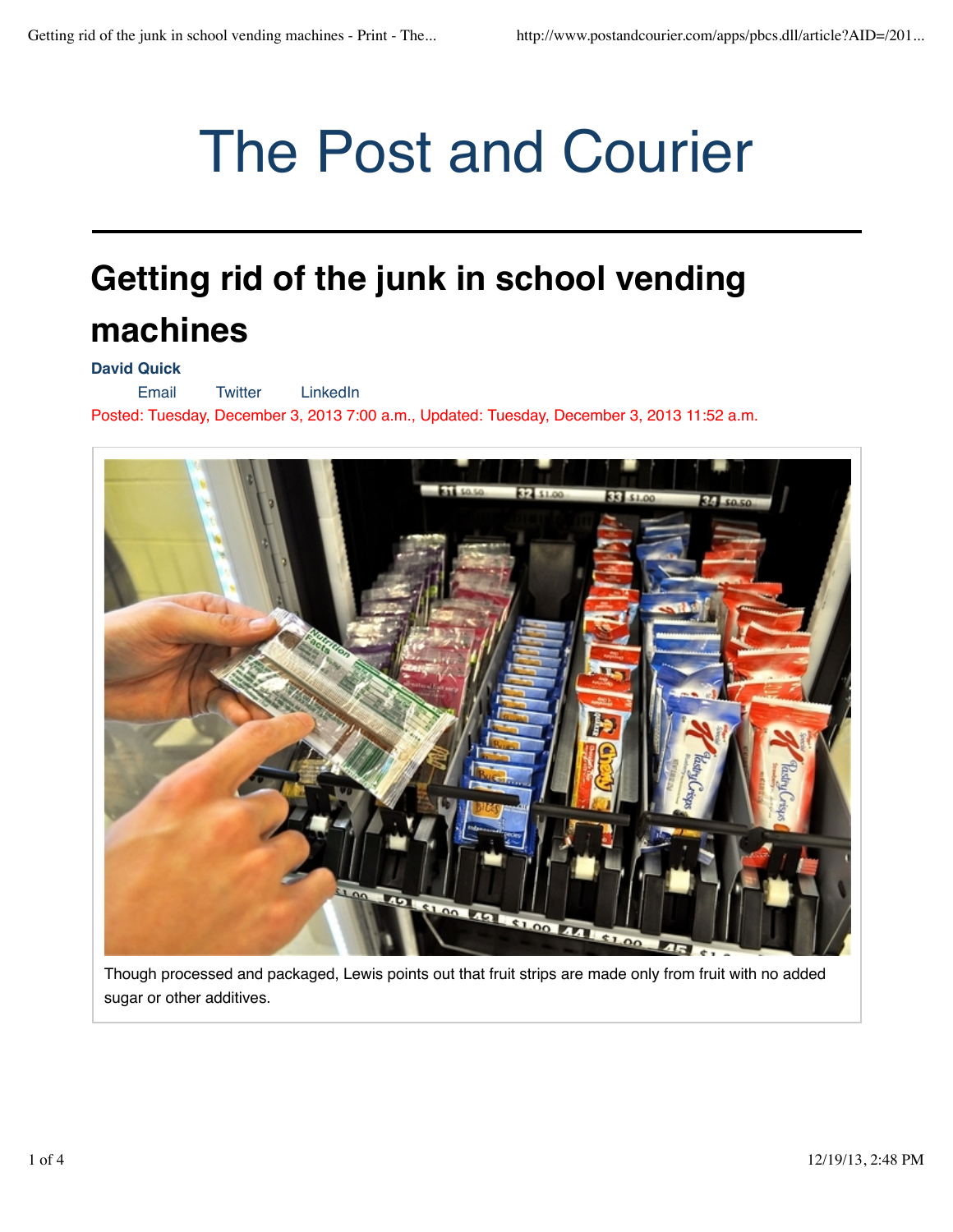Most health-conscious people have had the experience of standing in front of a vending machine, struggling to select the least unhealthy snack out of 30 or so items. Heavily salted peanuts, fig cookies or a scant bag of salted pretzels. But times are changing.

## **Smart Snack standards**

For vending, the USDA's Smart Snacks standards include some of the following:

Have no more than 200 calories.

No more than 35 percent of sugar by weight. Some exclusions apply for fruit items.

Have no more than 230 milligrams of sodium per serving. Standard goes to 200 milligrams after July 1, 2016.

Total fat must be at or below 35 percent of calories per serving.

Saturated fat must be at or below 10 percent of calories per serving.

No trans fat is allowed.

All schools may sell water, carbonated water, unflavored low-fat milk, flavored or unflavored fat-free milk and soy alternatives or 100 percent fruit or vegetable juice.

*U.S. Department of Agriculture.*

### **Smart snacks**

In addition to consumer demand, the U.S. Department of Agriculture's new "Smart Snacks in Schools" standards go into effect on July 1, 2014. Those standards require that snacks have no more than 200 calories, must be at or below 35 percent of calories in total fat, be at or below 35 percent by weight in sugar, be at or below 230 milligrams of sodium and have no trans fat.

In June, Agriculture Secretary Tom Vilsack announced that the new nutrition standards balance recommendations from the Institute of Medicine with 250,000 comments on the proposal first made earlier in the year.

"Nothing is more important than the health and well-being of our children," he said. "Parents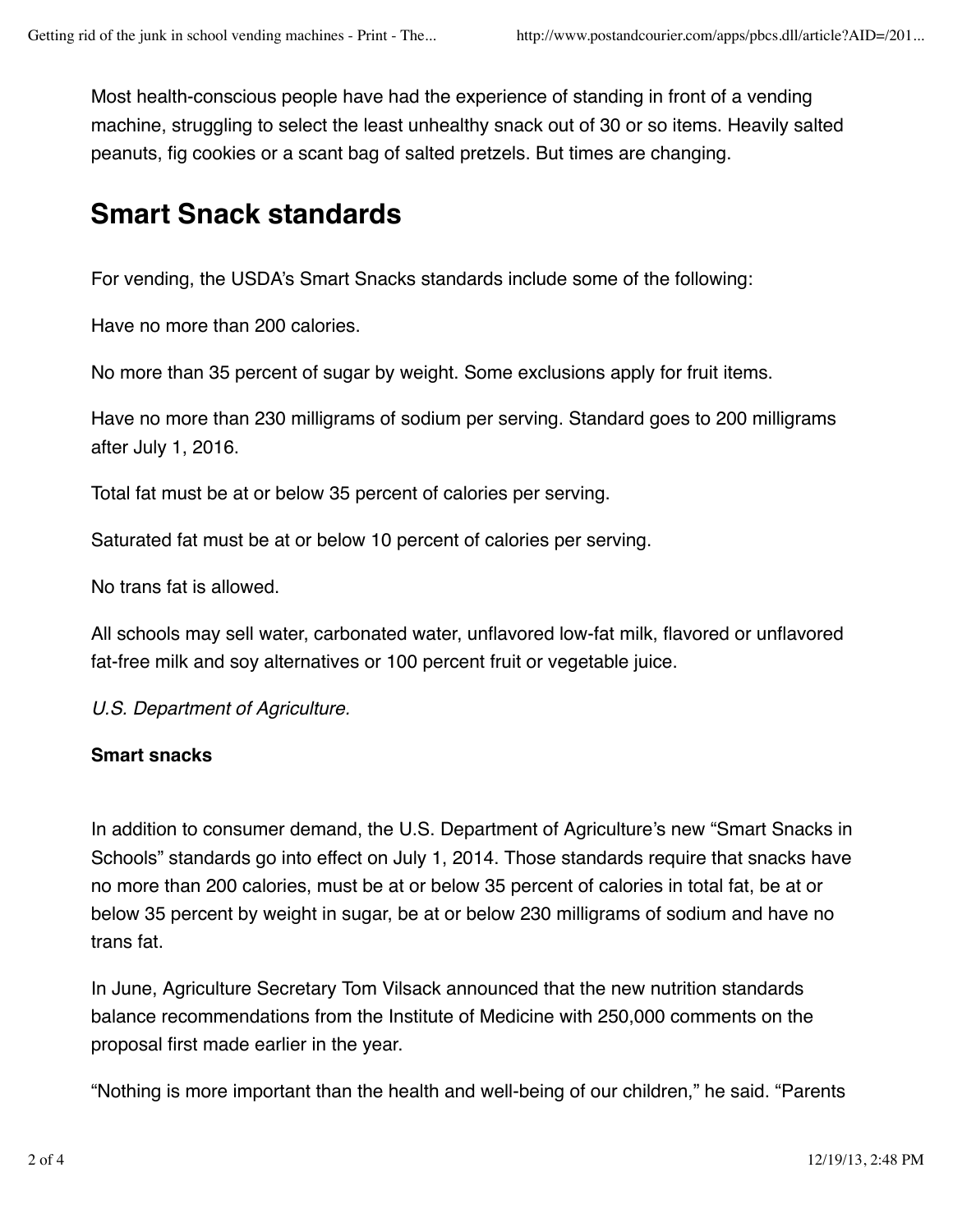



ewis



New U.S. Department of Agriculture standards for schools, taking effect July 1, 2014, allow for 100 percent fruit and vegetable juice but no more full-sugar soft drinks.



Army reservist and business student Dan Lewis put 11 HUMAN Healthy Vending machines in various schools, the Summerville Family YMCA and Joint Base Charleston this fall.

and schools work hard to give our youngsters the opportunity to grow up healthy and strong, and providing healthy options throughout school cafeterias, vending machines, and snack bars will support their great efforts."

The standards will put the final nails in the coffin of full-sugar soft drinks, candy bars and "honey buns" in schools and, on a broader scale, provide incentives for healthier vending options for all.

## **In the works**

The Smart Snacks guidelines came out of the Healthy Hunger Free Kids Act of 2010, which addresses school lunches and "competitive foods," such as vending, in public schools.

Coleen Martin of the MUSC Boeing Center for Children's Wellness says that policy changes will have a "greater public health impact."

"If you think about it, there are well over 100,000 tri-county residents, including students, staff, families and friends, impacted by implementing healthy snack policies in schools and athletic events," says Martin, especially noting having only water or nonsugary drinks in schools and on school grounds.

"The greatest barrier to getting schools, parent associations, booster clubs and other groups on board to make changes in the sale of competitive junk foods is the fear or reality of financial impact (such as losing money on vending)."

The mandates, she adds, work well with other efforts to educate those groups of real health risks of junk food. Ultimately, the combination will lead to sustaining change toward healthier food.

## **Health(ier) vending?**

While some conventional vending machine operators are making adjustments, other companies are springing up that specialize in healthier options, such as